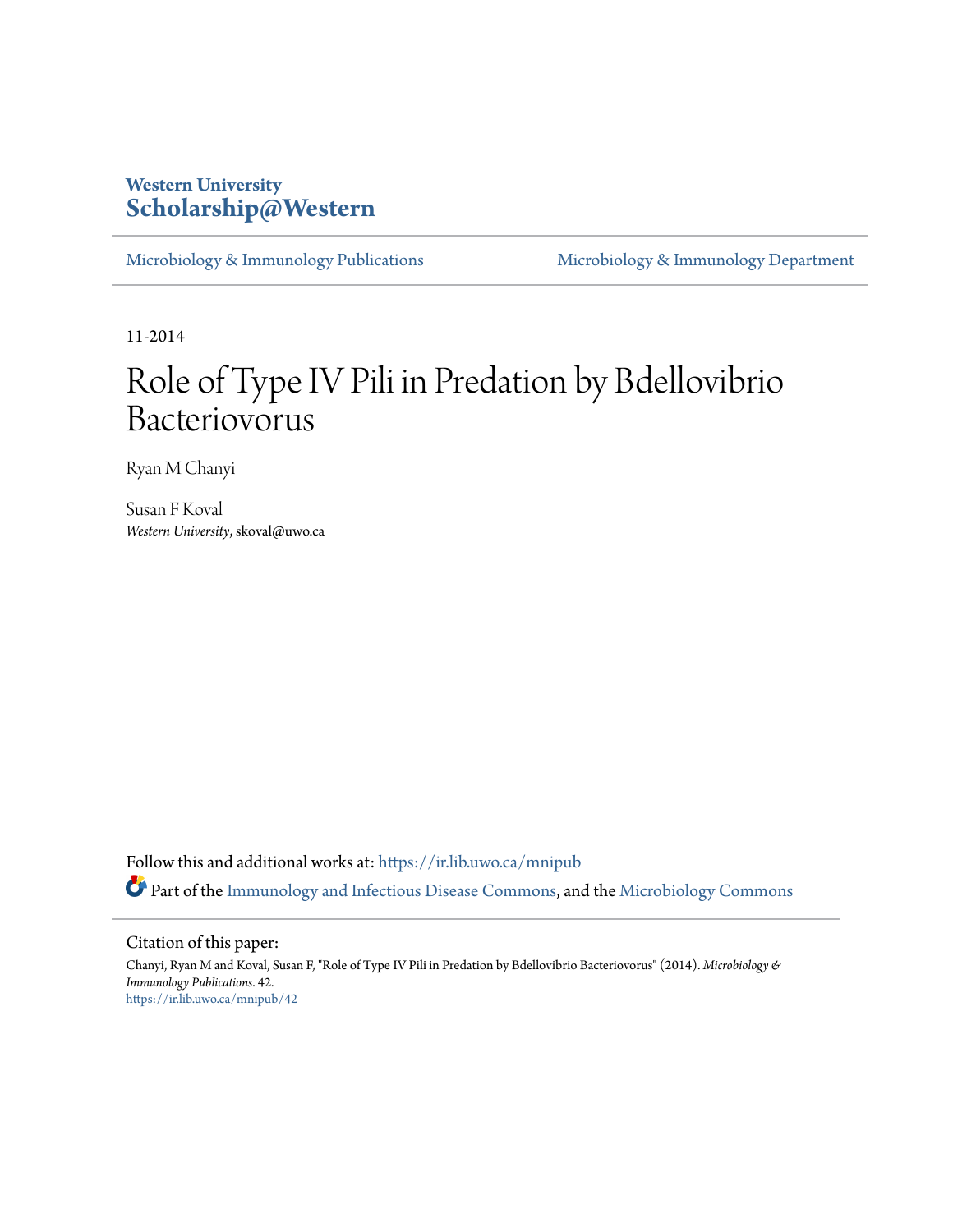# Role of Type IV Pili in Predation by Bdellovibrio bacteriovorus

# Ryan M. Chanyi, Susan F. Koval\*

Department of Microbiology and Immunology, University of Western Ontario, London, Ontario, Canada

# Abstract



Bdellovibrio bacteriovorus, as an obligate predator of Gram-negative bacteria, requires contact with the surface of a prey cell in order to initiate the life cycle. After attachment, the predator penetrates the prey cell outer membrane and enters the periplasmic space. Attack phase cells of B. bacteriovorus have polar Type IV pili that are required for predation. In other bacteria, these pili have the ability to extend and retract via the PilT protein. B. bacteriovorus has two pilT genes, pilT1 and pilT2, that have been implicated in the invasion process. Markerless in-frame deletion mutants were constructed in a preyindependent mutant to assess the role of PilT1 and PilT2 in the life cycle. When predation was assessed using liquid cocultures, all mutants produced bdelloplasts of Escherichia coli. These results demonstrated that PilT1 and PilT2 are not required for invasion of prey cells. Predation of the mutants on biofilms of E. coli was also assessed. Wild type B. bacteriovorus 109JA and the pilT1 mutant decreased the mass of the biofilm to 35.4% and 27.9% respectively. The pilT1pilT2 mutant was able to prey on the biofilm, albeit less efficiently with 50.2% of the biofilm remaining. The pilT2 mutant was unable to disrupt the biofilm, leaving 92.5% of the original biofilm after predation. The lack of PilT2 function may impede the ability of B. bacteriovorus to move in the extracellular polymeric matrix and find a prey cell. The role of Type IV pili in the life cycle of B. bacteriovorus is thus for initial recognition of and attachment to a prey cell in liquid cocultures, and possibly for movement within the matrix of a biofilm.

Citation: Chanyi RM, Koval SF (2014) Role of Type IV Pili in Predation by Bdellovibrio bacteriovorus. PLoS ONE 9(11): e113404. doi:10.1371/journal.pone.0113404

Editor: Christophe Beloin, Institut Pasteur, France

Received April 16, 2014; Accepted October 23, 2014; Published November 19, 2014

**Copyright:** © 2014 Chanyi, Koval. This is an open-access article distributed under the terms of the [Creative Commons Attribution License,](http://creativecommons.org/licenses/by/4.0/) which permits unrestricted use, distribution, and reproduction in any medium, provided the original author and source are credited.

Data Availability: The authors confirm that all data underlying the findings are fully available without restriction. All relevant data are within the paper and its Supporting Information files.

Funding: Funding was provided to SFK by the Natural Sciences and Engineering Research Council of Canada (155492),<www.nserc-crsng.gc.ca>. The funders had no role in study design, data collection and analysis, decision to publish, or preparation of the manuscript.

ompeting Interests: The authors have declared that no competing interests exist.

\* Email: skoval@uwo.ca

#### Introduction

Bdellovibrio bacteriovorus is a Gram-negative obligate predator of other Gram-negative bacteria. The cells are small, vibroid in shape and highly motile via a single polar sheathed flagellum. Their life cycle consist of two stages, a motile attack phase and an intraperiplasmic growth phase. During the attack phase the cells will reversibly attach to potential prey cells for a short recognition period. If deemed suitable, B. bacteriovorus will irreversibly attach to the prey cell and begin to secrete hydrolytic enzymes to create a pore in the outer membrane and the peptidoglycan of the prey [1]. B. bacteriovorus will squeeze through the pore into the periplasmic space. The pore is resealed and an osmotically stable 'bdelloplast' is formed. This signifies the end of the attack phase and the beginning of the growth phase.

Evans et al. [2] showed the presence of polar pili on B. bacteriovorus and that the disruption of the  $piA$  gene abolished predation. Mahmoud and Koval [3] showed that these fibers were in fact Type IV pili (TFP) and that B. bacteriovorus in a coculture containing anti-PilA antibody was not able to prey. These results indicate that a direct interaction between TFP and the prey cell is required for successful predation. However, it was not determined if TFP are required for the attachment to or invasion of a prey cell. These small (8 nm in width) polar fibers are incredibly strong and, as has been shown in Pseudomonas aeruginosa [4] and Myxococcus xanthus [5], have the ability to extend, adhere to a surface and retract. Successive cycles of extension, adherence and retraction is called twitching motility. The PilT protein, via ATP hydrolysis, powers the retraction of the pilus and can generate forces exceeding 100 pN per single fiber, making it one of the strongest biological motors [6]. Deletion of PilT in P. aeruginosa abolishes twitching motility and results in a hyperpiliated cell, unable to retract the pilus but still able to extend it. B. bacteriovorus contains two annotated  $pilT$  genes,  $pilT1$  and  $pilT2$  [7]. In a study of hostindependent mutants of B. bacteriovorus 109J, Medina et al. [8] reported that transposon insertion into the  $piT$  gene which encodes the motor which retracts the pilus (pilT2 Bd3852) produced a mutant that had an impaired ability to prey on a preformed biofilm of Escherichia coli cells. Although predation in liquid cocultures was not included in this study, this result with biofilms suggested that B. bacteriovorus uses the retraction of TFP to pull itself into the periplasmic space of the prey.

Koval et al. [9] described an epibiotic predator, Bdellovibrio exovorus, which does not invade the periplasmic space of the prey but remains attached to the outer surface. Polar pili were demonstrated on the type strain B. exovorus  $JSS<sup>T</sup>$  [3] and the genome of this strain contains a full set of genes encoding TFP including  $piIT1$  and  $piT2$  [10]. B. exovorus does not require these two genes to invade the prey cell, and thus they must have some other function in the epibiotic life cycle. If  $piIT1$  and  $piT2$  are essential for the epibiotic life cycle, mutants would need to be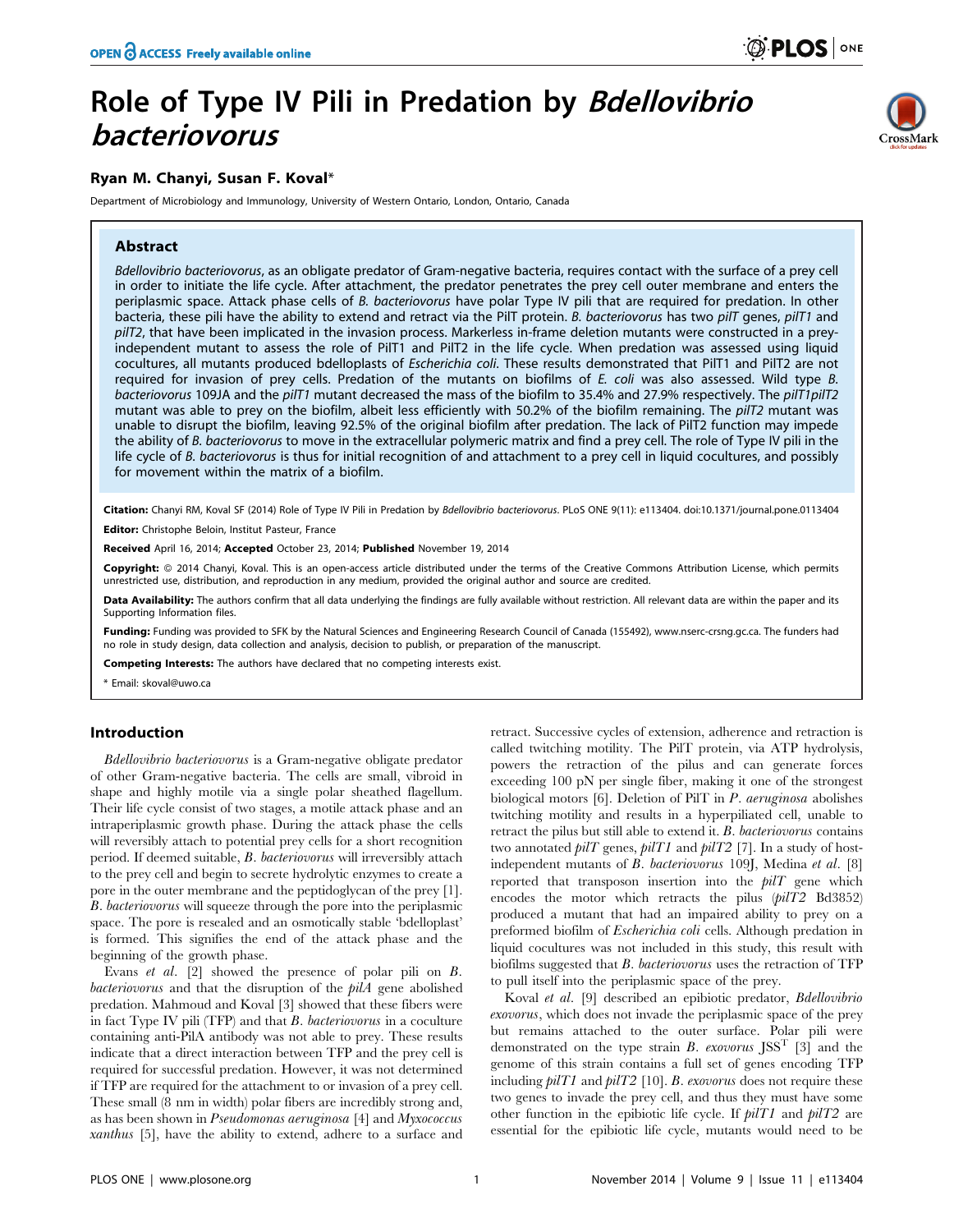constructed in a prey-independent mutant. However, so far isolation of such mutants in B. exovorus JSS has not been successful [10]. Therefore, we undertook a study of the function of the  $piIT1$  and  $piT2$  genes during the periplasmic life cycle of B. bacteriovorus 109J.

Markerless in-frame deletion mutants of pilT1, pilT2 as well as a pilT1pilT2 double deletion mutant were constructed in the preyindependent strain 109JA. All mutants produced bdelloplasts in cocultures with E. coli prey cells and thus the retraction of TFP is not required for successful invasion of a prey cell. These results, combined with previous studies on  $bilA$  mutants and the presence of TFP on the epibiotic predator B. exovorus, suggest that TFP are required for initial attachment to prey cells. This study also demonstrated that pilT2 is required for efficient predation on a biofilm.

#### Materials and Methods

#### Bacterial strains, media and culture conditions

E. coli strains (Table 1) were grown routinely in LB medium at  $30^{\circ}$ C overnight. When required, cells were grown in LB containing kanamycin (50  $\mu$ g/ml) or chloramphenicol (25  $\mu$ g/ ml). B. bacteriovorus 109J was maintained in coculture with E. coli ML35. Cocultures were prepared by mixing a 1:3 ratio of predator to prey in HM buffer and incubated at  $30^{\circ}$ C overnight [11]. The facultative predator (prey-independent strain) B. bacteriovorus 109JA was grown in PY medium overnight at  $30^{\circ}$ C [3].

## Construction of B. bacteriovorus 109JA markerless in-frame deletion mutants

Construction of the  $piT$  mutants was performed in the facultative predator B. bacteriovorus 109JA because these gene deletions have the potential to be lethal. The  $piIT1$  gene (locus tag Bd1510) and the pilT2 gene (locus tag Bd3852) were knocked out by allelic exchange using an in-frame deletion cloned on the suicide plasmid pSSK10. Deletion constructs were prepared as described in Steyert and Piñeiro [12] using primers listed in Table 2 with modification of the restriction sites used. A  $SpeI$  site was used to ligate the upstream and downstream fragments together. NdeI and XhoI were used for the upstream and downstream fragments respectively, to directionally ligate into pSSK10.

The correct construction of the plasmids pRCT1 and pRCT2 was confirmed by sequencing. E. coli  $\text{SM10\textit{A}\textit{pir}}$  harboring either pRCT1 or pRCT2 was used as a donor for conjugation into the recipient strain 109JA using the method of Cotter and Thomashow [13]. Dilutions were plated onto 1% PY agar containing streptomycin to select for *B. bacteriovorus* 109JA and chloramphenicol to select for the presence of plasmid. The presence of merodiploid strain 109JA in the cultures was confirmed by PCR using the same outer flanking primers that had been used for cloning. An aliquot of a merodiploid culture was added to fresh PY with no antibiotic and grown for  $24$  h at  $30^{\circ}$ C. This was repeated 3 times to allow for excision of the suicide plasmid by a second homologous recombination event. Counterselection was performed using PY containing 5% sucrose to select for excisants.

#### Table 1. Bacterial strains and plasmids used in this study.

| <b>Bacterial Strains</b>                   | Source/Reference                                             |
|--------------------------------------------|--------------------------------------------------------------|
| E. coli ML35                               | Laboratory Strain                                            |
| E. coli SY327λpir                          | Laboratory Strain                                            |
| E. coli SM10 λpir                          | Laboratory Strain                                            |
| E. coli CO1                                | Peter Cadieux, University of Western Ontario, London, Canada |
| B. bacteriovorus 109J                      | Laboratory Strain                                            |
| B. bacteriovorus 109JA                     | John Tudor, St. Joseph's University, Philadelphia, USA       |
| B. bacteriovorus 109JA:: ApilT1            | This study                                                   |
| B. bacteriovorus 109JA:: ApilT2            | This study                                                   |
| B. bacteriovorus 109JA:: ApilT1pilT2       | This study                                                   |
| P. aeruginosa PAK                          | Lori Burrows, McMaster University, Hamilton, Canada          |
| P. aeruginosa PAK + pBADGr                 | This study                                                   |
| P. aeruginosa PAK + pBADGr::pilT1          | This study                                                   |
| P. aeruginosa PAK + pBADGr::pilT2          | This study                                                   |
| P. aeruginosa PAK:: ApilT                  | Lori Burrows, McMaster University, Hamilton, Canada          |
| P. aeruginosa PAK:: ApilT + pBADGr         | This study                                                   |
| P. aeruginosa PAK:: ApilT + pBADGr:: pilT1 | This study                                                   |
| P. aeruginosa PAK:: ApilT + pBADGr:: pilT2 | This study                                                   |
| <b>Plasmids</b>                            |                                                              |
| pSSK10                                     | Silvia Piñeiro, University of Maryland, Baltimore, USA       |
| pRCT1                                      | This study                                                   |
| pRCT <sub>2</sub>                          | This study                                                   |
| pBADGr                                     | Lori Burrows, McMaster University, Hamilton, Canada          |
| pBADGr::pilT1                              | This study                                                   |
| pBADGr::pilT2                              | This study                                                   |

doi:10.1371/journal.pone.0113404.t001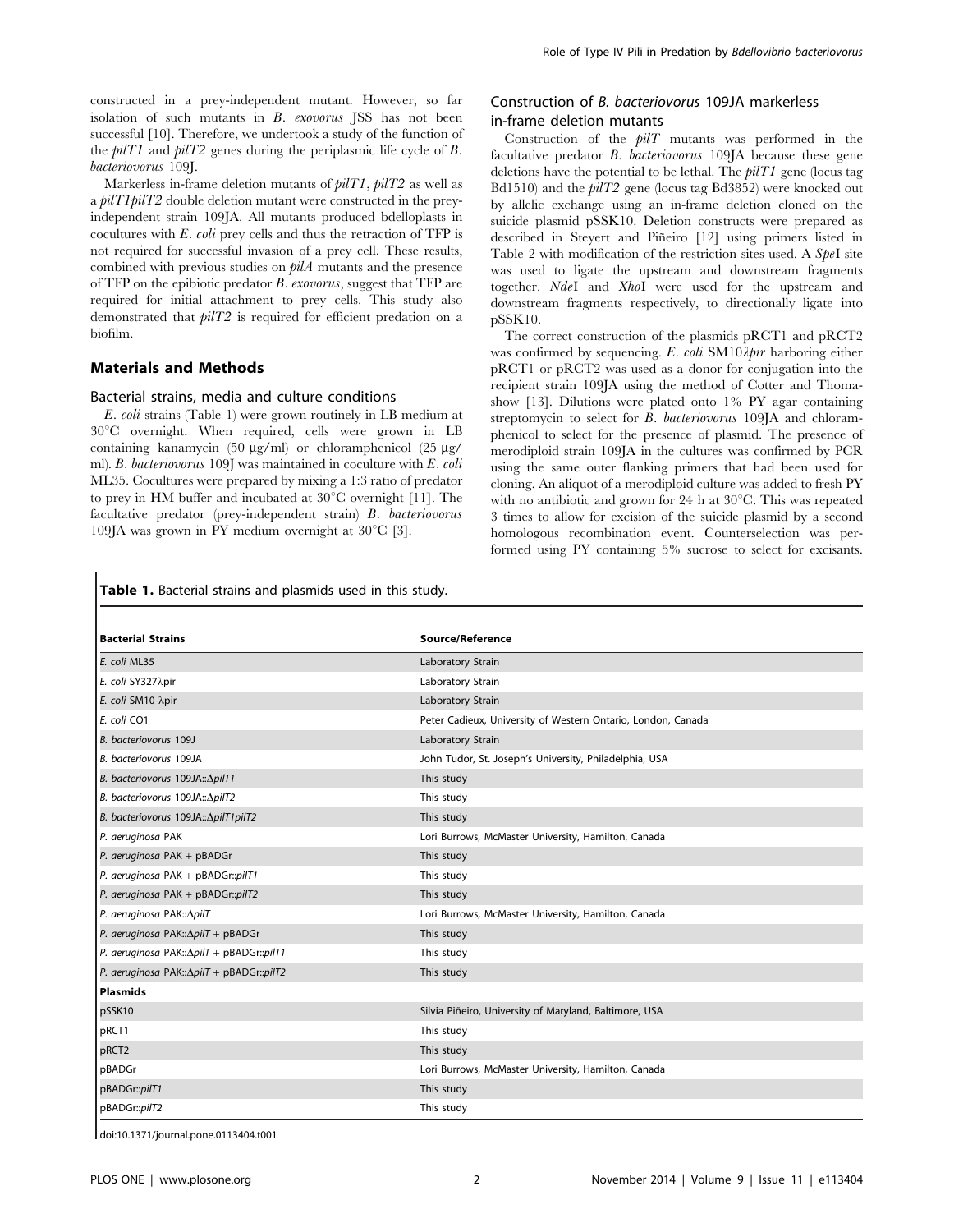Table 2. PCR oligonucleotide primers used for amplification of pilT1 and pilT2.

| l Primer            | Sequence (5'-3')                | <b>Target Gene</b> |
|---------------------|---------------------------------|--------------------|
| PilT1-F1            | ATAGTAACATATGACGTGAACATCTCCACCG | pilT1              |
| PilT1-R1            | AATAGCATGCATTCCGTCATCAGCGCTG    | pilT1              |
| PilT1-F2            | ACATGCATGCAACATCTGATTCGTCGTCG   | pilT1              |
| PilT1-R2            | ATACTCGAGACCGGAACCAGCGAAGAAT    | pilT1              |
|                     |                                 |                    |
| PilT <sub>2F1</sub> | CACACATATGGTCTTCGATACGACGGGAAA  | pilT2              |
| PilT2R1             | AATAGCATGCGTTCAATGGAACCATGTTTC  | pilT <sub>2</sub>  |
| PilT <sub>2F2</sub> | AATCGCATGCACCAAAGTGGGCTAA       | pilT2              |
| PilT2R2             | ATACTCGAGAAGTTCCGCGCAGGTCTT     | pilT <sub>2</sub>  |

\*restriction sites are underlined.

doi:10.1371/journal.pone.0113404.t002

Dilutions were plated and colony PCR was performed to identify individual mutants.

#### Liquid predation assay

Liquid coculture predation assays were performed in triplicate using a 100-well BioScreen plate incubated for 48 h at  $30^{\circ}$ C. Samples were prepared by growing B. bacteriovorus 109JA and mutants axenically in PY medium (5% v/v inoculum) with shaking at  $30^{\circ}$ C. An aliquot of cells from each culture was washed and resuspended in 1 ml of HM buffer. The optical density at 600 nm  $(OD<sub>600</sub>)$  was used to normalize the number of cells used for individual experiments.

An aliquot of each predator sample was normalized to have an  $OD_{600}$  of 0.2. One millilitre was centrifuged at 2500 g for 5 min, resuspended in HM buffer and added to a 20 ml coculture. A 16 h culture of E. coli ML35 was concentrated in HM buffer and added to obtain a coculture with an  $OD_{600}$  reading of 1.0. Two hundred microlitres were added to each well and readings were taken every 30 min for a total of 48 h.

#### Biofilm predation assay

Using a protocol modified from Kadouri and O'Toole [14], biofilms were formed in round-bottom microtiter dishes (BD Falcon). Microtiter wells were inoculated (200 µl per well) from 18 h E. coli LB-grown cultures diluted 1:100 in LB. Cells were grown for 48 h at  $30^{\circ}$ C to allow the biofilm to form. Quantification of biofilm bacteria was performed as follows. The wells were washed 3 times with HM buffer in order to remove any planktonic cells and  $200 \mu l$  of crystal violet was then added for 15 min. Wells were washed with  $ddH<sub>2</sub>0$  4 times and allowed to dry. Crystal violet was solubilized by adding 200 µl of 30% acetic acid for 20 min. An aliquot (125  $\mu$ l) of each well was transferred to a flat-bottom microtiter dish (BD Falcon) and analyzed using a microplate reader at 600 nm. Preliminary studies confirmed the use of E. coli CO1 as the best candidate for biofilm studies (Fig. S2).

To assess predation of B. bacteriovorus on E. coli biofilms, the preformed biofilms were grown as described above and washed three times with HM buffer to remove planktonic cells. B. bacteriovorus cultures grown in PY overnight were washed and diluted  $1:100$  in HM buffer and  $200 \mu l$  added to each well. As a control,  $200 \mu l$  of a filtered sterilized lysate was prepared by passing the *B. bacteriovorus*-containing lysate through a  $0.22 \mu m$ pore size filter. After filtering, no predator could be detected as judged by setting up a coculture as described earlier. The

microtiter dish was incubated at  $30^{\circ}$ C for 24 h. Quantification of biofilm was performed as described above. Data presented were an average of 12-wells per replicate repeated three times. Statistical significance was measured using a 1-way ANOVA with a Bonferonni corrected post-hoc Students T-test,  $p$  $0.005$ .

#### Immunofluorescence Microscopy

Immunofluorescence microscopy was used to count the number of cells which had TFP. Cells of strain 109JA and the  $piT$  mutants were grown as described earlier. An aliquot (200 µl) was pre-fixed with 0.25% paraformaldehyde in Dulbecco's buffered saline (DPBS, 2.7 mM KCl, 1.5 mM KH<sub>2</sub>PO<sub>4</sub>, 136.9 mM NaCl and 8.9 mM Na<sub>2</sub>HPO<sub>4</sub>•7H<sub>2</sub>O) and centrifuged at 5000 g for 5 min. Samples were resuspended in full strength fixative (2.5% paraformaldehyde in DPBS) and incubated at  $37^{\circ}$ C for 10 min before being washed twice in 2.5% bovine serum albumin in DPBS (BSA-DPBS). Samples were resuspended in 1:100 anti-pilA antibody  $[3]$  in BSA-DPBS, incubated for 1 h at  $37^{\circ}$ C then washed twice in BSA-DPBS. Antibody detection was performed by resuspending samples in 1:100 sheep anti-rabbit IgG conjugated to Cy3 in BSA-DPBS, incubated for 1 h at  $37^{\circ}$ C and washed three times in BSA-DPBS. Samples were visualized by placing 10 µl onto CELLSTAR microscope slides and viewed using an Axioskop II epifluorescence microscope (Zeiss) equipped with a QImaging Retiga 1300 cooled monochrome 12-bit camera and an HBO100/2 mercury lamp for epifluorescence illumination. Imaging was performed using Northern Eclipse software version 6.0 (Empix Imaging Inc.).

#### Electron Microscopy

To visualize TFP, cells were negatively stained and viewed by transmission electron microscopy (TEM). Cells were negatively stained on a 400-mesh Formvar-carbon-coated copper grid that was inverted over a drop of cells for 1 min. The grid was then washed on 2 drops of water and the cells were stained with 1% uranyl acetate containing bacitracin  $(50 \mu g/mL)$  as a wetting agent. Negative stains were visualized using a Philips EM 410 transmission electron microscope operating at 60 kV.

To visualize biofilms, scanning electron microscopy (SEM) was used. E. coli CO1 biofilms were developed on a 12-by-22-mm PVC plastic coverslip (Fisher Scientific, Pittsburgh, PA). The coverslips were placed in a 6-well polystyrene cell culture plate (Corning, Inc., Corning, NY) and inoculated with a 1:100 dilution of a culture of E. coli CO1 in LB. Plates were incubated at  $30^{\circ}$ C for 48 h with shaking. Preformed biofilms were rinsed three times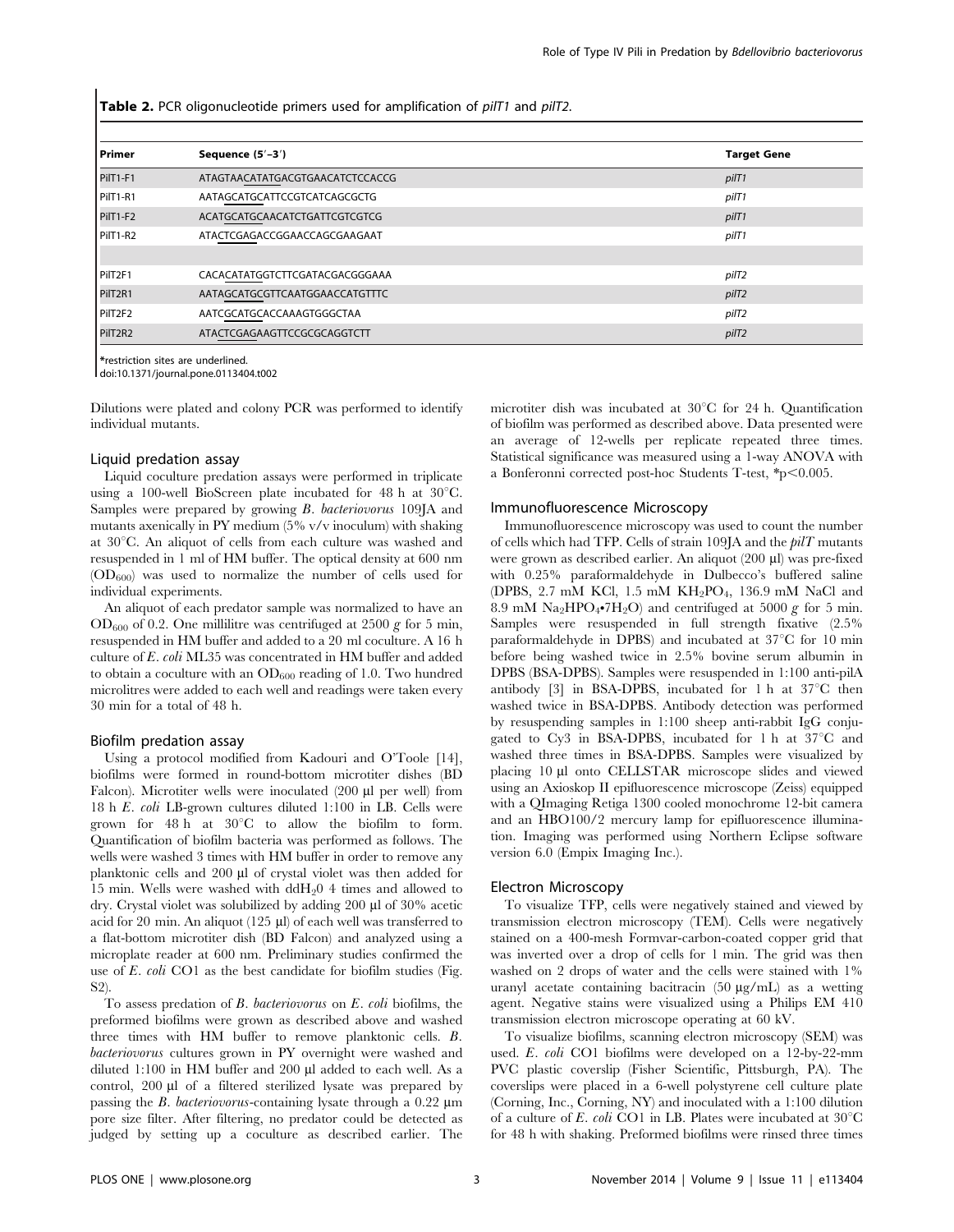in a buffer consisting of equal parts 0.07 M sodium phosphate dibasic and 0.07 M potassium phosphate monobasic (SEM buffer, pH 6.8) to remove any planktonic cells. B. bacteriovorus 109JA and the pilT mutants were prepared as described above for previous biofilm experiments and added to an appropriate well. The biofilms were incubated at  $30^{\circ}$ C with shaking (120 rpm) for 24 h before being rinsed three times in SEM buffer. Residual biofilms were fixed for 30 min in SEM buffer containing 2% glutaraldehyde, followed by another three washes in SEM buffer and a 30 min secondary osmium fixation (2% osmium tetroxide). The samples were washed in sterile water and dehydrated stepwise in an ethanol series (70%, 80%, 90%,  $3 \times 100$ %). Each step was left to sit for 10 min. The samples were critically point dried at the Biotron Integrated Microscopy Facility (University of Western Ontario, London, ON, Canada). The samples were platinum coated and visualized on a Hitachi S-4500 field emission scanning electron microscope operating in high vacuum using Quartz XOne version 9.50 imaging software at the Surface Science Facility (University of Western Ontario, London, ON, Canada). Scanning electron microscopy was repeated on two separate occasions.

#### Results

## Comparative analysis of active domains in pilT genes of Bdellovibrio bacteriovorus

The number and chromosomal arrangement of TFP genes is the same in  $B$ . *bacteriovorus* strains  $HD100$  and  $109$  [3]. As described by Mahmoud and Koval [3], pilT1 (Bd1510) is located within an operon containing  $pilB$  upstream and  $pilC$ ,  $pilS$  and  $\emph{piR}$  directly downstream. It does not contain a Walker A box necessary for binding ATP. In contrast,  $piT2$  (Bd3852) contains the Walker A (GPTGSGKS) box and the two turn amphipathic  $\alpha$ helical AIRNLIRE sequence important for its function [15]. The  $piT2$  gene is not found within an operon and is not close to any other genes involved in TFP assembly, regulation or function.

In this study, a closer analysis of pilT1 revealed that, although it does not contain a recognized nucleotide-binding site, it does contain a Walker B box. However this would be insufficient for binding ATP. It does not contain any other domains recognized in the PilT proteins of P. aeruginosa or Neisseria gonorrhoeae that are important for function. Because of this, PilT1 may not be involved in the retraction process but may function in regulation or stability of the pilus, similar to PilU of P. aeruginosa [16].

Analysis of PilT2 revealed that it contains both the Walker A and the Walker B domains. It also contains many of the active domains found in PilT of P. aeruginosa with minor differences in amino acid composition. There was a minor variation in the AIRNLIRE sequence, with two amino acid differences (AISNLVRE). It is believed this sequence may be involved in the regulation of PilT function and does not contain catalytic activity. Although both isoleucine residues are essential for PilT function [15], an isoleucine to valine substitution is generally regarded as a homologous substitution and should not inhibit proper function of PilT2. The Asp Box (EDPIE) is identical to that found in P. aeruginosa while the His Box (HLVFGTVH) has a single leucine to isoleucine substitution. Structural studies of the PilT gene in *Aquifex aeolicus* and *Vibrio cholerae* identified the ASP and His boxes as forming the catalytic pocket [17]. Therefore, PilT2 contains the domains which bind ATP, form the catalytic pocket and is capable of regulating its own function. A mutant lacking this gene should not be able to retract its pilus and thus would help to determine if B. bacteriovorus uses PilT2 to generate the force necessary for the invasion process.

#### Growth and Predation Assay of pilT mutants

The facultative predator B. bacteriovorus 109JA was used to create pilT mutants because these genes were hypothesized to be essential for predation. The ability of the  $piT$  mutant to grow axenically as well as a predator could then be tested.

In axenic growth mode, wild type strain  $109$ JA and the  $piT2$ mutant grew in PY medium at the same rate reaching a final  $OD_{600}$  of 0.4 after 36 h (Fig. 1). The  $piTI$  mutant and the  $piT1piT2$  double mutant also grew at similar rates, reaching a final  $OD_{600}$  of 0.5 after 36 h. After 30 h, growth of all strains began to plateau and there was no further increase in optical density. Examination by light microscopy did not reveal any variation in cellular morphology which would account for the increased optical density of cultures of the two mutants, such as elongated, undivided or corkscrew shaped cells which are occasionally observed during axenic growth of these predators. Nor is the lower optical density of wild type and the pilT2 mutant cultures due to aggregation of cells. In all three mutants and the wild type, cells became elongated and occasionally formed a corkscrew shape if left in medium for longer than 48 h.

In predatory mode, B. bacteriovorus 109JA preyed efficiently and produced bdelloplasts on E. coli ML35. Maximum growth was reached after 18 h as measured by a decrease in prey cell turbidity (Fig. 2). The  $piTI$  mutant reached maximum growth after only 15 h. The  $piT2$  mutant grew more slowly, reaching the maximal decrease in optical density after 30 h. The  $piTTpilT2$ double mutant preyed within 24 h which was slower than the  $piT1$  mutant but quicker than the  $piT2$  mutant, restoring it to a near wild type predation pattern. All  $pilT$  mutants produced bdelloplasts of  $E$ .  $\text{coli}$  (as judged by phase contrast light microscopy; Fig. S1). Although minor variations in predation kinetics were observed (Fig. 2), overall neither PilT1 nor PilT2 were required for invasion of prey cells.

#### Presence of Type IV Pili on pilT mutants

Western blot analysis of whole cell lysates of axenically grown strain 109JA and the  $piT$  mutants showed similar levels of the PilA protein present (Fig. S3). To examine the piliation of individual cells, electron microscopy and immunofluorescence light microscopy were used.

Electron microscopy evaluation of strain 109JA showed that  $22.3\%$  (n = 336) of cells expressed TFP on their surface (Table 3). This was significantly ( $p<0.005$ ) different than the *pilT1* mutant, of which only 8.2% ( $p<0.005$ ,  $n = 346$ ) of cells were observed to have TFP on their surface. Only 16.5% (n = 250) of the  $piT2$ mutant cells were piliated. Surprisingly, the  $piT1piT2$  double mutant had near wild type levels with  $21.2\%$  (n = 330) piliation.

None of the mutants were hyperpiliated as is observed with P. aeruginosa (Fig. S3B). In our study, the TFP were always located on the non-flagellated pole. In the rare instance that the cell did not have a flagellum, TFP were never observed on both poles. The number of TFP per cell (one) did not appear to change, however, this could only be assessed by electron microscopy. On occasion a cell was observed to have more than one pilus (Fig. S4).

Due to the short length of TFP on B. bacteriovorus (Fig. S4), staining artefacts and the laborious task of finding cells that were stained optimally for visualizing and thus counting TFP, electron microscopy was not an ideal method for determining the level of piliation. Therefore immunofluorescence microscopy with antibodies to the PilA protein was used for a more accurate measurement. In all cases (wild type and mutants) the number of cells with TFP increased. Both the wild type and the  $piT1piT2$ mutant had about 27% of cells with TFP ( $n = 4308$ ,  $n = 3103$ ). Surprisingly, the  $piT1$  mutant had 33.4% (n = 5252) piliation, a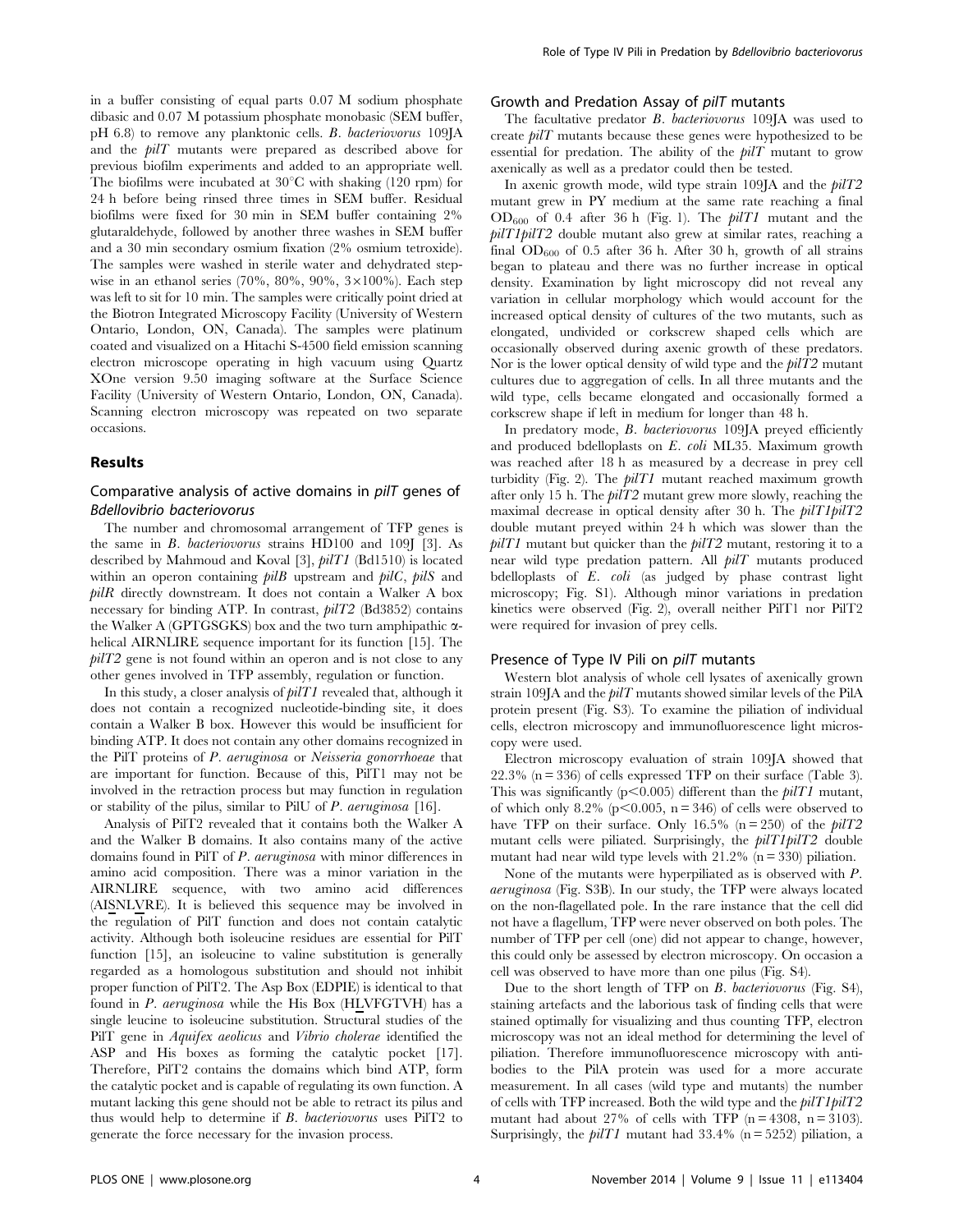

Figure 1. Axenic growth curve of B. bacteriovorus 109JA and pilT mutants. Growth in PY medium over a 42 h period. Results shown are an average of 20 replicates repeated in triplicate. Error bars represent standard error. doi:10.1371/journal.pone.0113404.g001

significant  $(p<0.005)$  increase from 8.2% measured by electron microscopy. The  $piT2$  mutant had 29.2% of cells (n = 3073) with TFP, a small but significant increase above wild type levels  $(p<$ 0.005).

#### Biofilm Predation Assay

During this study, it was noted that the mutant with the markerless in-frame deletion of pilT2 did not form plaques on lawns of E. coli, however the pilT1 and pilT1pilT2 mutants did (Data not shown). This observation confirmed the results of Medina *et al.* [8], who reported that a  $piT2$  transposon mutant could not form lytic halos on lawns of E. coli. Therefore a robust biofilm model was used to assess predation of these predators. E. coli CO1 was used as the prey cell as it is a known biofilmproducing strain isolated from the stool of a healthy woman. This strain showed an increased ability to attach to uroepithelial cells of the elderly and agglutinate P-type erythrocytes, indicating it has potential to cause renal infections [18]. This strain was chosen over other known biofilm producers such as P. aeruginosa and E. coli strains GR12 and C1212 as it formed the best biofilm under the experimental conditions tested to allow for Bdellovibrio growth (Fig. S2). Wild type B. bacteriovorus 109JA reduced the mass of the biofilm by 65% while the pilT2 mutant was unable to prey on the biofilm (Fig. 3). The  $pilT1$  mutant reduced the biofilm mass by 72%, slightly more than wild type which coincides with results observed in liquid cocultures where the  $piTI$  mutant was slightly more aggressive in predation. Surprisingly, the  $piT1piT2$  double mutant was able to prey on the biofilm, but only able to reduce the mass by 49%. This indicates that although pilT2 is required for

predation on the biofilm, the  $piTI$  deletion is able to partially restore function.

#### Scanning Electron Microscopy

Biofilm formation is a complex process which involves the secretion of many factors to create the extracellular polymeric substance (EPS). The EPS secreted by  $E.$  coli CO1 was seen as a dense, fibrous matrix which protects the cells beneath (Fig. 4A). Cells on the surface are not as protected as those buried beneath the EPS. B. bacteriovorus 109JA was able to penetrate the EPS layer and disrupt the biofilm. An overall loss in surface biofilm combined with the observation of bdelloplasts and many attack phase B. bacteriovorus (Fig. 4B) suggested that the EPS was not a barrier to predation. The  $piT1$  mutant was able to disrupt the biofilm (Fig. 4C), but less predation was observed with the  $piT2$ (Fig. 4D) and the double mutant (Fig. 4E). The biofilm exposed to the  $piT2$  mutant had more EPS surrounding the prey cells than that seen when the biofilm was exposed to the  $piT1piT2$  mutant. These results suggest that the *pilT1pilT2* mutant can kill prey cells in a biofilm but the  $piT2$  mutant has not been able to penetrate and disrupt the EPS.

#### **Discussion**

The mechanism which facilitates invasion of the prey cell periplasmic space by B. bacteriovorus is beginning to be understood. Publication of the genome sequence of B. bacteriovorus in 2004 allowed us to speculate which genes may be important for this process. Evans et al. [2] and Mahmoud and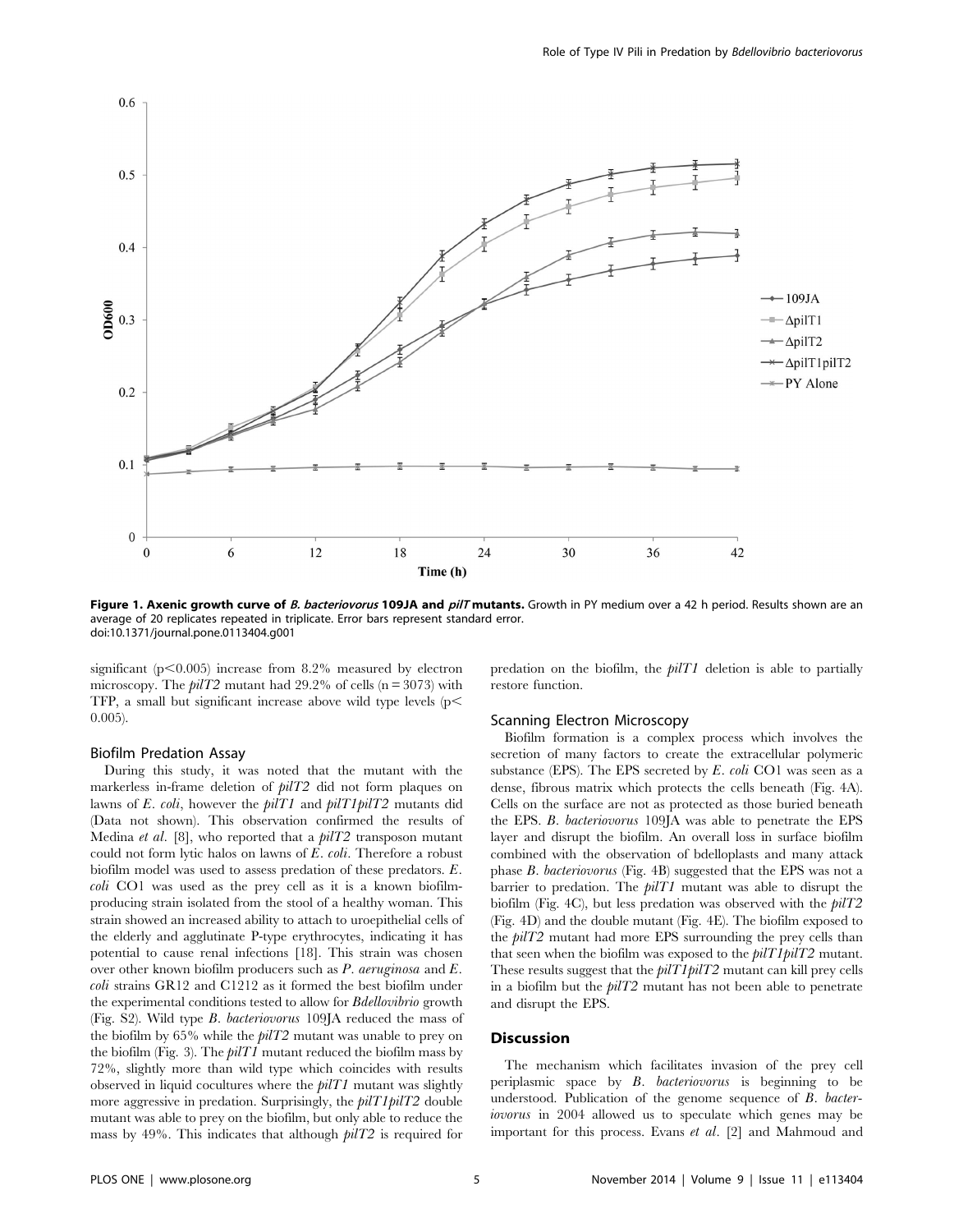

Figure 2. Effect of mutations in *pilT* genes on predation by *B. bacteriovorus* on *E. coli*. The decrease in prey cell optical density was used to assess predator growth. Results shown are an average of 20 replicates repeated in triplicate. Controls included: HM Buffer alone, E. coli ML35 prey cells alone and the wild type strain 109JA. Error bars represent standard error. doi:10.1371/journal.pone.0113404.g002

Koval [3] demonstrated that TFP are essential for predation to occur. Deletion of the gene for the major pilin protein, PilA, resulted in non-predacious B. bacteriovorus. Mahmoud and Koval [3] raised antibodies against the PilA protein and showed that the presence of anti-PilA in cocultures was enough to delay and inhibit predation. No attachment between B. bacteriovorus and the prey cell was observed for 16 h, suggesting that TFP are important for attachment to prey cells. However, because TFP in other bacteria are able to extend and retract, it was necessary to ask the question: Is retraction of TFP the driving force behind prey cell entry? Amino acid sequence analysis of PilT2 showed high sequence identity to other retraction ATPases, and thus it is suggested that this gene encodes an ATPase that could retract TFP in B. bacteriovorus. This study has demonstrated that PilT1 and PilT2 are not required for predation in liquid cocultures and, more specifically, they are not required for invasion of prey cells.

Bioinformatic analysis of the active domains present in PilT1 of B. bacteriovorus revealed that although it was annotated as a

homologue of a PilT protein, it does not appear to function in this regard. It may be more similar to PilU in P. aeruginosa, which is thought to increase pilus strength or stability [16]. This may account for the decrease in number of TFP assessed by negative staining of the  $piTI$  mutant. This staining method may possibly shear the pilus during the preparation process, giving the appearance of decreased surface associated TFP.

Bioinformatic analysis of PilT2 demonstrated high conservation within the active domains among other PilT proteins known to retract TFP, such as P. aeruginosa and N. gonorrhoeae. Twitching motility could not be demonstrated in B. bacteriovorus 109JA or the  $piT$  mutants by use of a conventional sub-surface twitching motility assay designed for studies with  $P$ . aeruginosa [19]. It is possible that the prey-independent strain used in our study (strain 109JA) is unable to use twitching motility. The obligate predatory life cycle of wild type strains does not allow for twitching motility to be directly measured using this method. Expression of B. bacteriovorus PilT1 or PilT2 in a P. aeruginosa PilT deletion

| Table 3. Presence of type IV pili on the surface of cells as assessed by electron microscopy and immunofluorescence microscopy. |  |
|---------------------------------------------------------------------------------------------------------------------------------|--|
|                                                                                                                                 |  |
|                                                                                                                                 |  |
|                                                                                                                                 |  |

| Strain               | % Number of cells with TFP |                    |  |
|----------------------|----------------------------|--------------------|--|
|                      | <b>Electron Microscopy</b> | Immunofluorescence |  |
| 109JA                | 22.3                       | 27.0               |  |
|                      | $8.2*$                     | $33.4*$            |  |
| ΔpilT1<br>ΔpilT2     | $16.5*$                    | $29.2*$            |  |
| $\Delta$ pilT1 pilT2 | 21.2                       | 27.7               |  |

Statistical significance determined using the Chi-Square test,  $*p<0.005$ .

doi:10.1371/journal.pone.0113404.t003

 $\overline{\phantom{a}}$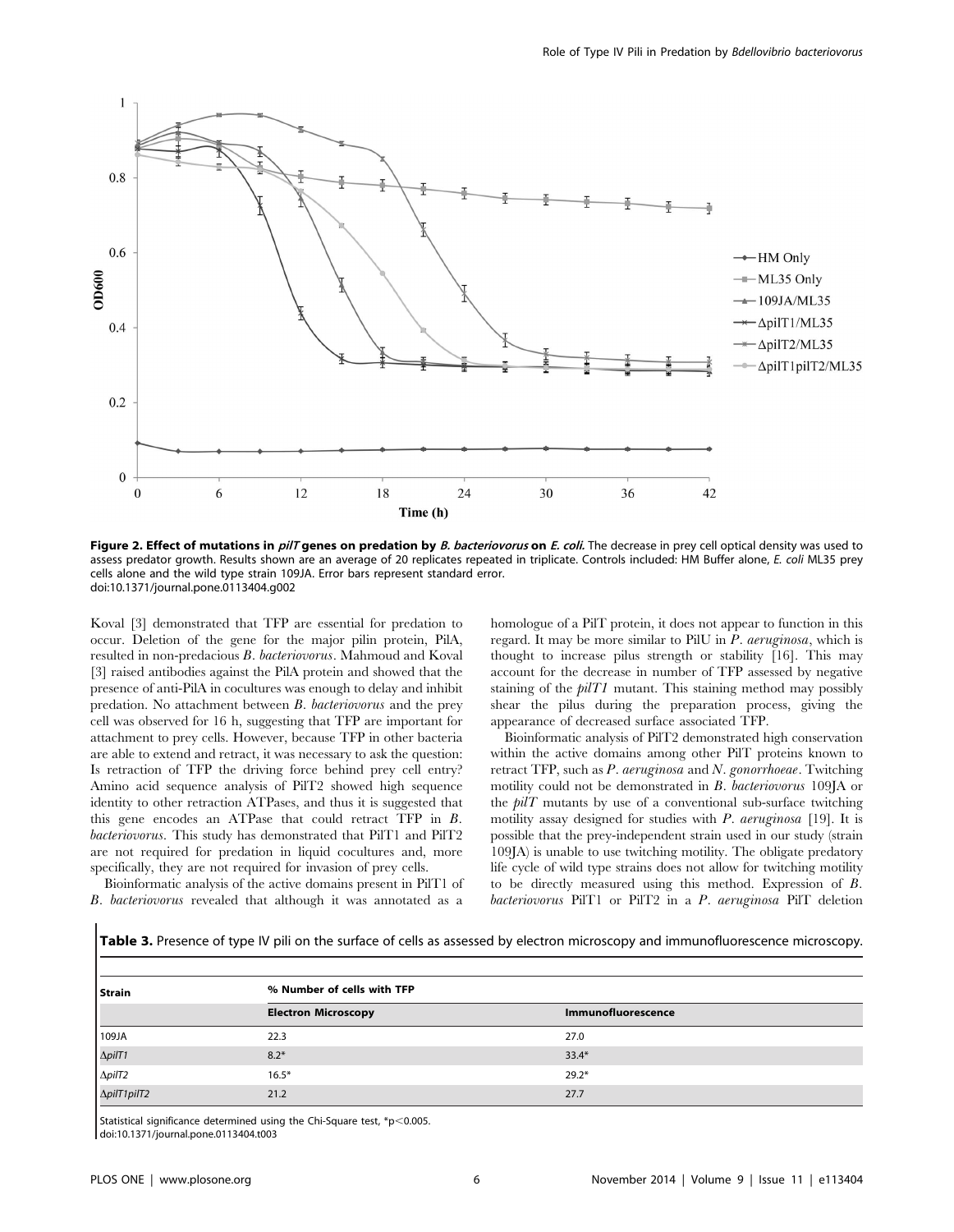

Figure 3. Biofilm predation assay. Biofilms of E. coli CO1 were pre-formed for 48 h in 96-well microtiter plates. Predator cultures containing either B. bacteriovorus 109JA or a pilT mutant were added and the plates incubated for a further 24 h. Residual biofilm cells were stained with crystal violet and the optical density at 600 nm (OD600) determined (\*p<0.005). To exclude secreted factors contributing to the decrease in remaining biofilm, a 0.45 µm filtrate of a B. bacteriovorus 109JA culture used as a control. The percent biofilm remaining relative to the 109JA filtrate is shown on the secondary axis. Data presented were an average of 12-wells per replicate repeated in triplicate. Statistical significance was measured using a 1-way ANOVA with a Bonferonni corrected post-hoc Students T-test,  $p$  < 0.005. doi:10.1371/journal.pone.0113404.g003

mutant was unable to restore the twitching phenotype (Fig. S5). Lambert et al. [20] described *Bdellovibrio* gliding motility, a type of surface motility not flagellar or pilus mediated. In our study, the  $piT$  mutants were still able to use gliding motility, confirming this is independent of TFP and PilT1 or PilT2 (Data not shown).

It is an unresolved question as to why so few cells of B. bacteriovorus express TFP on their surface in in vitro cocultures, yet are essential for survival. It is not known in a batch culture what percentage of *B. bacteriovorus* cells are capable of predation. It is possible that only a minority of the population are able to prey and therefore only this minority would express TFP. Both the  $piTT$  and  $piT2$  mutants showed a small increase in the number of cells with TFP as assessed by immunofluorescence microscopy. This result suggests that these genes may be involved in TFP function but does not elucidate what role each gene is playing, whether it be in regulation or direct involvement.

The ability of *B. bacteriovorus* to disrupt and kill cells within a biofilm has been studied previously [14,21,22]. We have shown that pilT2 is not required for efficient predation in liquid coculture but is required for predation on a biofilm, confirming the results of Medina et al. [8]. SEM analysis revealed that an EPS layer is

produced by E. coli cells during biofilm formation. This layer adds a level of protection from the outer environment but not to B. bacteriovorus predation, as predators were capable of penetrating and disrupting the biofilm. However, the  $piT2$  and  $piT1piT2$ mutants were not able to do this as efficiently. It appears predation is able to occur on the cells at the surface of the biofilm. Eventually other cells would be preyed upon, but this would require a higher concentration of Bdellovibrio or more time. Taken together, the delay in predation on biofilms by  $piT2$  and  $piT1piT2$  mutants is possibly due to the inability to retract their TFP via inactivation of the  $piT2$  gene. The  $piT1$  mutant still disrupted the biofilm and also partially restored the ability of the  $piT1piT2$  mutant to prey on the biofilm. It is known that B. bacteriovorus secretes hydrolytic enzymes such as proteases into the culture supernatant and that some of these enzymes have the ability to disrupt biofilms of Gram-positive pathogens such as Staphylococcus aureus [23]. The regulation of production of such enzymes is unknown and possibly could be signalled through the TFP system. Removal of the EPS layer in a biofilm by proteases could expose the underlying prey cells to predation. If PilT1 is a negative regulator of protease synthesis, then deletion of  $pilT1$  would result in an upregulation of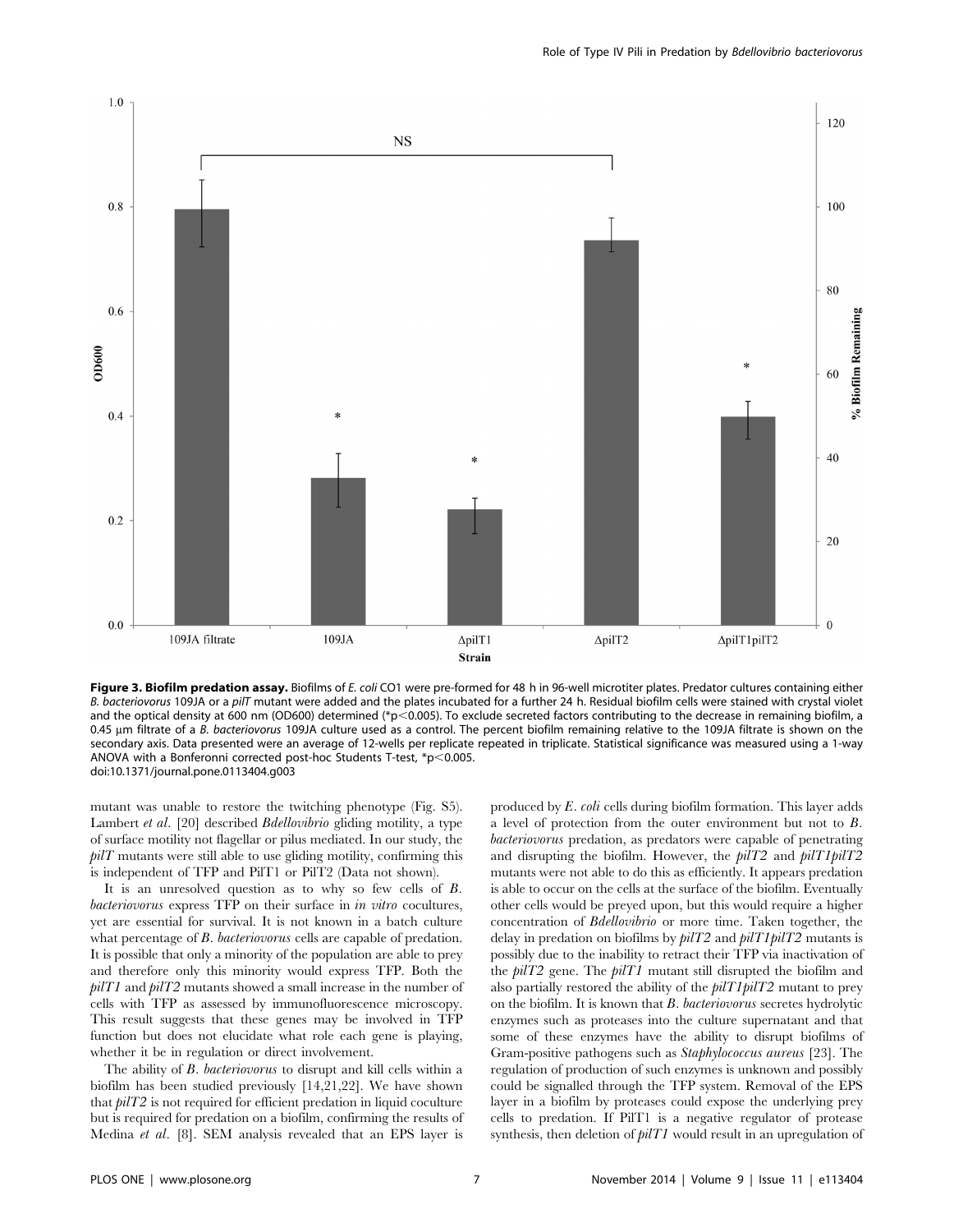

Figure 4. Scanning electron microscopy of predation on pre-formed biofilms of E. coli. (A) Biofilms of E. coli CO1 (arrows) were formed for 48 h on polyvinyl chloride plastic coverslips. Predator cultures (arrowheads) of (B) B. bacteriovorus 109JA, (C) ΔpilT1, (D) ΔpilT2 (E) ΔpilT1pilT2 were added for a further 24 h. doi:10.1371/journal.pone.0113404.g004

enzyme production. This may explain why, although not statistically significant, deletion of  $pilT1$  was able to prey slightly better in liquid cocultures (Fig. 2) and on biofilms (Fig. 3). Also, it partially restored predation of the pilT1pilT2 mutant closer to wild type in both predation assays. An increase in secreted hydrolytic enzymes may prime B. bacteriovorus for predation and allow easier entry into the prey cell.

The genome sequence of the epibiotic predator, B. exovorus JSS, contains a fully annotated set of TFP genes, including both  $piTT$  and  $piT2$  [10]. In this species invasion does not occur, an observation which supports the view of this study that retraction of TFP is not the driving force behind the invasion process. A PilT2 deletion in B. exovorus could not be isolated as it would not form

plaques on an agar surface. To avoid this problem preyindependent strains are generally used. However, our lab and that of Jurkevitch [10] have been unable to produce a prey independent derivative of B. exovorus JSS.

The ability of most BALOs to penetrate the outer membrane of a Gram-negative cell without membrane fusion, in direct opposition of the internal turgor pressure of the prey cell, still remains an enigma. Other mechanisms must be at play to allow this event to occur. Pasternak et al. [10] hypothesized that the epibiotic predator B. exovorus evolved from a periplasmic predator by gene loss, including the loss of the genes that enable prey invasion. The identification of such genes would be step forward in understanding the invasion process.